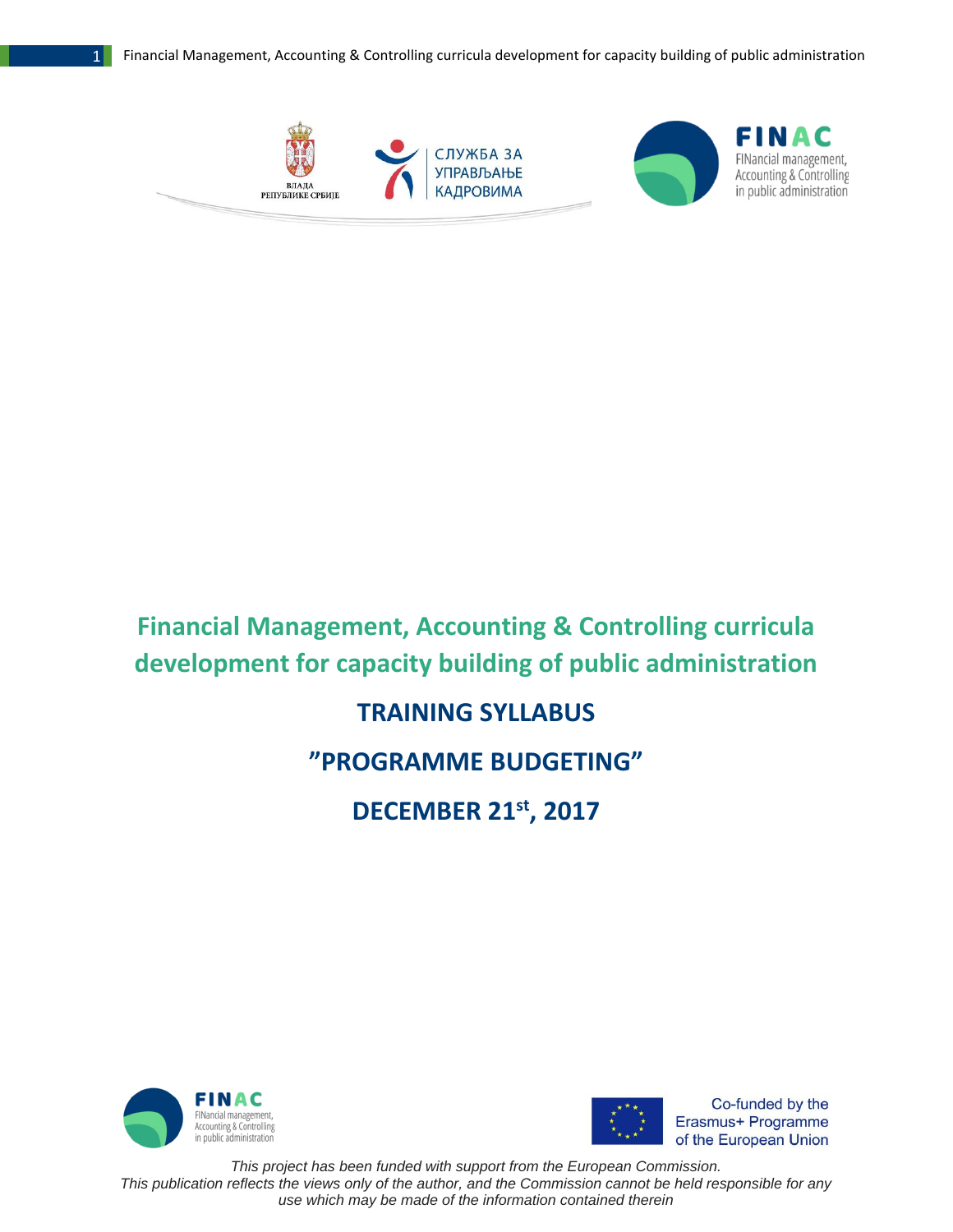## **TRAINING IV within the framework of the Work Package 5 of the Erasmus+ FINAC project "Program budgeting"**

| Date:      | December 21 <sup>st</sup> , 2017                                             |
|------------|------------------------------------------------------------------------------|
| Venue:     | Hall S1 (1 <sup>st</sup> floor), FEFA, Bulevar Zorana Djindjica 44, Belgrade |
| Lecturers: | Ass. Prof. Goran Radosavljevic, PhD                                          |
|            | Ass. Prof. Katarina Stanic, PhD                                              |
|            | Ass. Prof. Mihajlo Babin, PhD                                                |
|            | Ass. Prof. Milos Eric, PhD                                                   |
|            | Prof. Goran Pitic, PhD                                                       |

The aim of the initial lectures is to introduce participants to the concept of program budgeting, the advantages and disadvantages of this method of budget management, as well as to the legal background and procedures for developing the program budget in the Republic of Serbia. Lectures are intended to provide participants with knowledge on the basics of budgeting, in order to enable them to independently prepare one in the future. The training is planned to analyze all stages of budget preparation in the Republic of Serbia, the budget calendar and the role of budget users in preparation of a budget. The participants are intended to solve a hypothetical case and go through all stages of project preparation for a program budget. Therefore, participants are expected to analyze the critical steps and possible hazards to the project. Finally, the ways of implementing the program budget and its role in increasing the transparency of the work of the public administration will also be analyzed as well.

The main topics to be considered during the initial lectures are:

- 1. Legal background and the procedures of budget drafting;
- 2. The role of budget users in budget preparation, direct and indirect users;





Co-funded by the Erasmus+ Programme of the European Union

*This project has been funded with support from the European Commission.*

*This publication reflects the views only of the author, and the Commission cannot be held responsible for any use which may be made of the information contained therein*